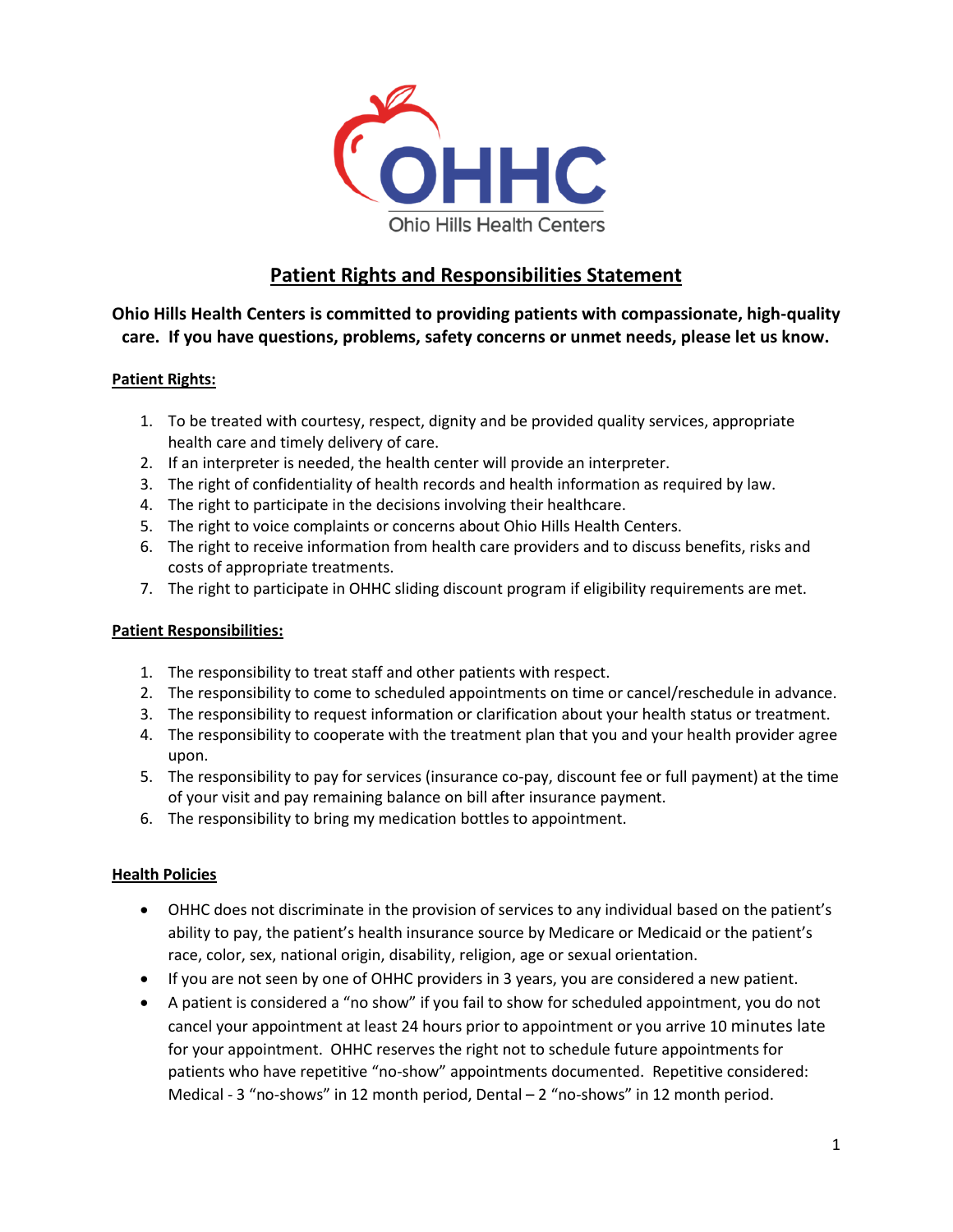

• OHHC reserves the right to reschedule your appointment or dismiss you from the practice should a patient fail to comply with the Patient Rights and Responsibilities or have repetitive "no-show's".

#### **Financial Policy Summary**

Patients are responsible for providing all insurance cards and information along with any copays that may be due at the time of appointment. It is patient's responsibility to notify Ohio Hills Health Centers of any changes to their insurance coverage. Ohio Hills Health Centers will bill patient's insurance whether it is Medicare, Medicaid, or other commercial insurance. If you do not have insurance, you may consult with our marketplace consultant. You may be eligible for one of the marketplace insurances or Medicaid depending on income.

Patients are responsible for all copays, deductibles, or co-insurance that is due after insurance or any balance/service that may not be covered by insurance. Please refer to your insurance policy. Patients will be billed for any outstanding balance after insurance. Patient statements are sent monthly for any outstanding balances. If no payment is made after the third statement, the claim will be turned over to internal collections. The Patient Accounts Counselor will attempt to contact the patient and/or send a letter asking patient to make a payment or set up a payment plan. If there is no response the claim will be sent to an external collection agency.

Patients may also be eligible under our sliding discount program whether they have insurance or not. For those with insurance this will help with copay, deductibles, or co-insurances. This is based off the patient's household and income. All patients are asked to give income information. Since we are a Federal Qualified Health Center (FQHC), we are required to ask patients for their income information. This helps us receive the grants to help run our facility and provide services to our patients.